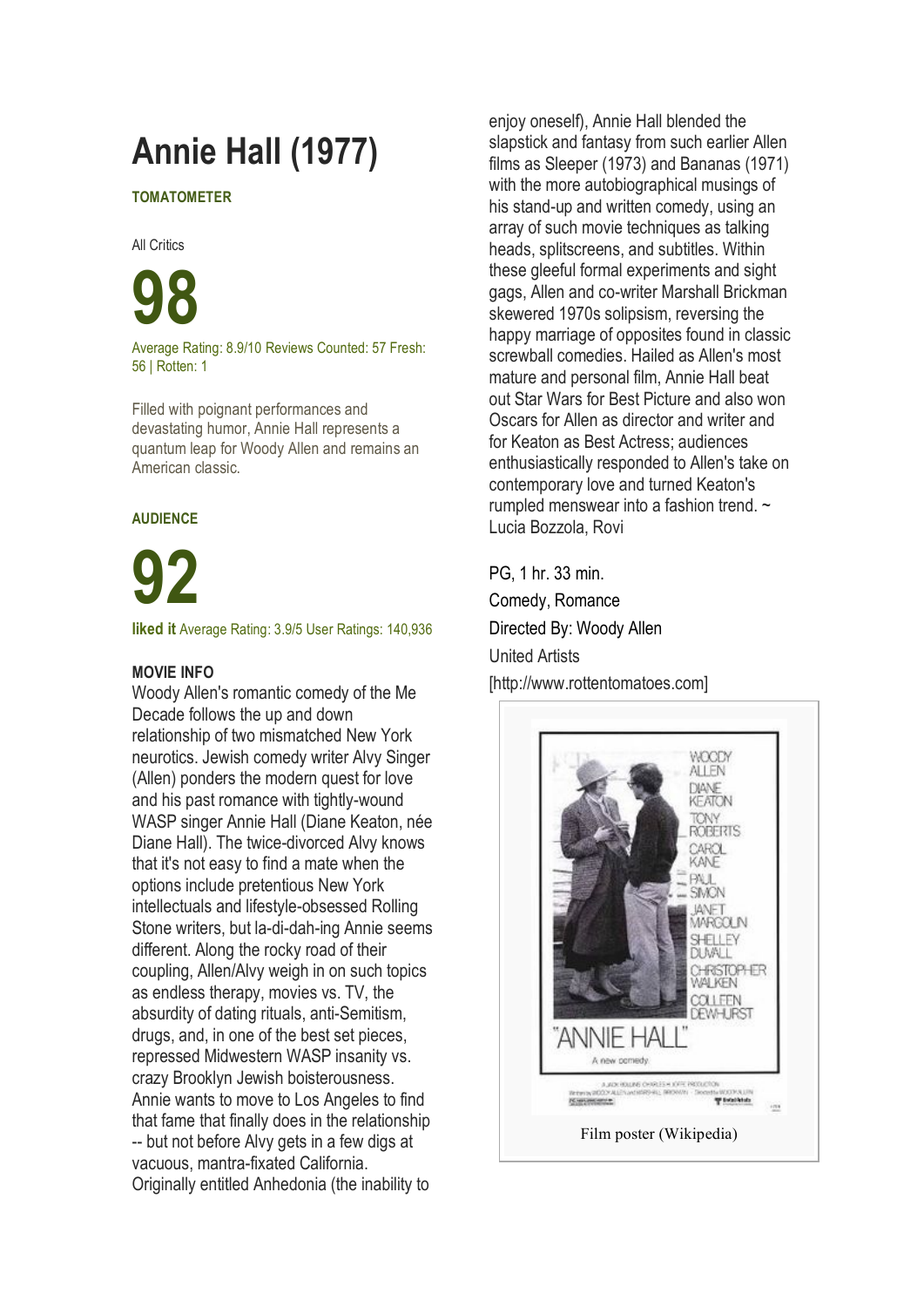### **Background**

**Annie Hall** (1977), from director-actor-co-writer Woody Allen, is a quintessential masterpiece of priceless, witty and quotable one-liners within a matured, focused and thoughtful film. It is a bittersweet romantic comedy of modern contemporary love and urban relationships (a great successor to classic Hollywood films such as *The Awful Truth (1937)* and *The Philadelphia Story (1940)*), that explores the interaction of past and present, and the rise and fall of Allen's own challenging, ambivalent New York romance with his opposite - an equally-insecure, shy, flighty Midwestern WASP female (who blossoms out in a Pygmalionlike story).

*Annie Hall* clearly has semi-autobiographical elements - it is the free-wheeling, stream-of-consciousness story of an inept, angst-ridden, pessimistic, Brooklyn-born and Jewish stand-up comedian - much like Allen himself (who started out as a joke writer for *The Tonight Show*) - who experiences crises related to his relationships and family. His unstable love affair with aspiring singer Annie Hall begins to disintegrate when she moves to Los Angeles and discovers herself - and a new life.

[A real-life relationship and breakup did occur in early 1970 between Allen and co-star Keaton. Keaton's birth name was Diane Hall, her nickname was Annie, and she did have a Grammy Hall. And Woody Allen played a similar role as mentor to Diane Keaton (about New York life, politics, philosophy, and books), as did best friend Tony Roberts to Allen.]

This breakthrough film came after Allen's five earlier light-hearted comedies (from 1969-1975) that were take-offs of various film genres or books, often similar to episodic Marx Brothers' films:

| <b>Allen's Previous Films</b>                                                         | <b>Genre/Work Satirized</b>                                              |
|---------------------------------------------------------------------------------------|--------------------------------------------------------------------------|
| Take the Money and Run (1969)                                                         | Mockumentary of Crime/Prison or Gangster Films                           |
| Bananas (1971)                                                                        | War or 'South of the Border' Films                                       |
| Everything You Always Wanted to Know About Sex * (* But Were<br>Afraid to Ask) (1972) | Self-Help Books                                                          |
| Sleeper (1973)                                                                        | Science-Fiction or Futuristic Films                                      |
| Love and Death (1975)                                                                 | Classic Russian Literature, Culture, and History, the<br>Napoleonic Wars |

Allen's previous films might be characterized as a series of irreverent comic sketches with frequent instances of absurdist humor and slapstick. In contrast, this urban dramatic comedy, his best-loved work, marked a major transition. It was his most successful, deepest, self-reflexive, most elaborate and unified work to that time. However, the film could have been a disaster if it hadn't been edited down from its initial length of well over two hours to about 95 minutes by editor Ralph Rosenblum. Many scenes that were shot were eliminated, and others were severely truncated. And the film was originally a murder mystery, and might have been titled *Anhedonia* (a state of acute melancholia with an inability to experience pleasure and enjoy oneself), *A Roller Coaster Named Desire*, or even *It Had to Be Jew* if one of its alternative titles had been chosen. [Allen later directed murder mysteries to satisfy that impulse: *Shadows and Fog (1992)*, and *Manhattan Murder Mystery (1993)* - retooled from this script.] In addition to Allen's *Hannah and Her Sisters (1986)*, this was one of his most commercially-successful films (at a budget of \$4 million, it brought in a box-office of \$40 million).

*Annie Hall* capitalized on many of the ingredients that had been the content of his earlier films - the subjects of anti-Semitism, life, romantic angst, drugs and death, his obsessive love of New York, his dislike of California (mostly L.A.) fads and intellectual pomposity, his introspective neuroses and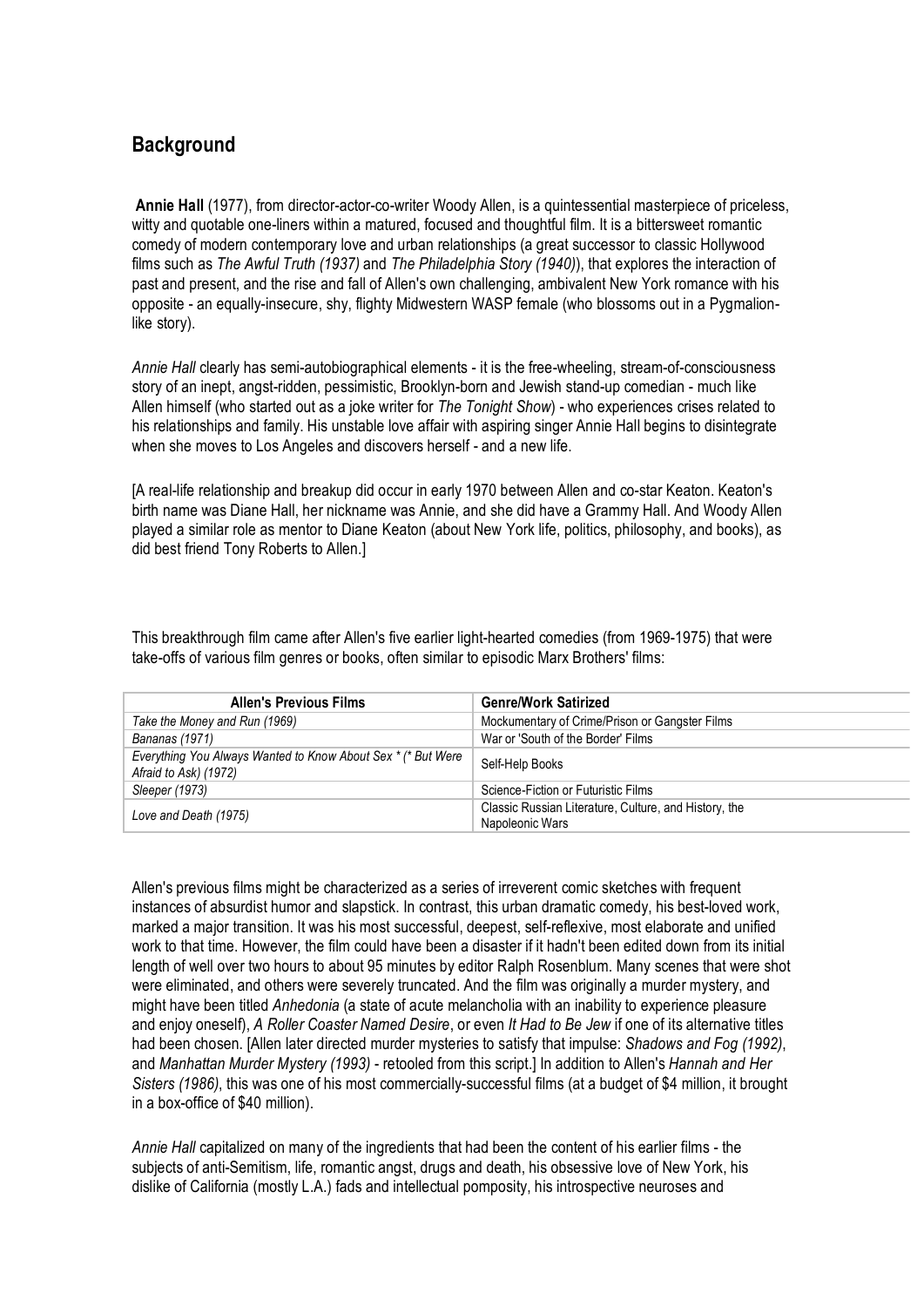pessimism, his requisite jokes and psychosexual frustration about sex, numerous put-downs of his own appearance and personality, and distorted memories of his childhood. The film's more sensitive and realistic (still-comical) yet serious-minded tone about an intimate and emotional relationship appealed to all film-goers, not just Woody Allen cultists.

With five nominations, the film was a four-time Academy Award winner: Best Actress (Diane Keaton with her sole Oscar win), Best Picture (Charles H. Joffe, producer), Best Director (Woody Allen), and Best Original Screenplay (Woody Allen and Marshall Brickman). It defeated the science-fiction blockbuster *Star Wars (1977)* for Best Picture. It was the *first* comedy since *Tom Jones (1963)* to take the Best Picture Oscar - and before that Frank Capra's *It Happened One Night (1934)*. A fifth nomination was for Woody Allen for Best Actor, who lost to Richard Dreyfuss for *The Goodbye Girl (1977)* - in another NY-based light romantic comedy. It was quite a feat that Allen was nominated for directing, writing, and acting for the same film - and won two of the three awards. [It was only the *second* time in Academy history, up to that time, that one person was simultaneously nominated for three Oscars, Best Actor, Best Director, and Best Original Screenplay - Orson Welles had received a previous similar honor for *Citizen Kane (1941)*.]

The film influenced fashion designers (with the masculine, androgynous "Annie Hall" look) and made Diane Keaton a new leading lady. [The "look" was a mis-matched, eclectic conglomeration of men's costuming: 30's style baggy light brown chino pants, an oversized man's white shirt, a dark grey, wide necktie with shiny polka-dot spots, a black waistcoat vest, and a floppy bowler hat. Despite the film's influence on fashion in New York and elsewhere (Ruth Morley worked with Ralph Lauren, who designed Annie's outfit), there was no Best Costume Design nomination.]

And there are quick cameo glimpses of future stars (Shelley Hack, Beverly D'Angelo, John Glover, Sigourney Weaver, Christopher Walken, and Jeff Goldblum) and current celebrities (Dick Cavett, Truman Capote, Paul Simon, and Marshall McLuhan). Two later romantic comedies, director Rob Reiner's *When Harry Met Sally...(1989)* and Billy Crystal's *Forget Paris (1995),* paid homage to this film with a similar theme. Allen's own black comedy *Deconstructing Harry (1997)* twenty years later has been considered the 'dark' side of this film. Keaton's next film in the same year, *Looking for Mr. Goodbar (1977)*, was a radical departure from this film, in which she took on the role of a promiscuous Catholic girl who ended up murdered - the victim of the singles bar scene.

The major theme of the film is that there are severe limitations in life (death and loss are the two most prevalent), but that art forms (such as the printed word, films, and plays) have the power to reshape reality and provide some measure of control, thereby compensating for life's limitations.

There are a variety of innovative strategies and narrative techniques in the kaleidoscopic film that support the contention that Woody Allen is functioning as a self-conscious artist who evaluates his entire life (including romances) and uses the film medium to achieve greater control over reality. The stylistic strategies and cinematic techniques that support the fragmented nature of the film include:

| <b>Cinematic Technique</b>                                                             | <b>Comment</b>                                                                                                         |
|----------------------------------------------------------------------------------------|------------------------------------------------------------------------------------------------------------------------|
| direct addresses to the camera                                                         | Reminiscent of Ingmar Bergman films, and films such as<br>Strange Interlude (1932), or Alfie (1966) with Michael Caine |
| memory-flashbacks and other flashbacks                                                 | Influenced, in part, by Citizen Kane (1941)                                                                            |
| adult time-travel back to childhood                                                    | Reminiscent of Bergman's Wild Strawberries (1957)                                                                      |
| interjections into the scene (unseen by others)                                        | Reminiscent of Bergman's Persona (1960)                                                                                |
| vignettes                                                                              |                                                                                                                        |
| the sudden production of a real-life character ("Boy, if life<br>were only like this") | Author Marshall McLuhan appears, to conveniently settle an<br>argument                                                 |
| split screens, and conversations across the two screens                                | The dual psychiatrist scene, and the conversation between the<br>two families                                          |
| transformations                                                                        | Alvy becomes a bearded Hasidic Jew while visiting Annie's<br>anti-Semitic family                                       |
| double-exposed action                                                                  | Annie's ghost scene                                                                                                    |